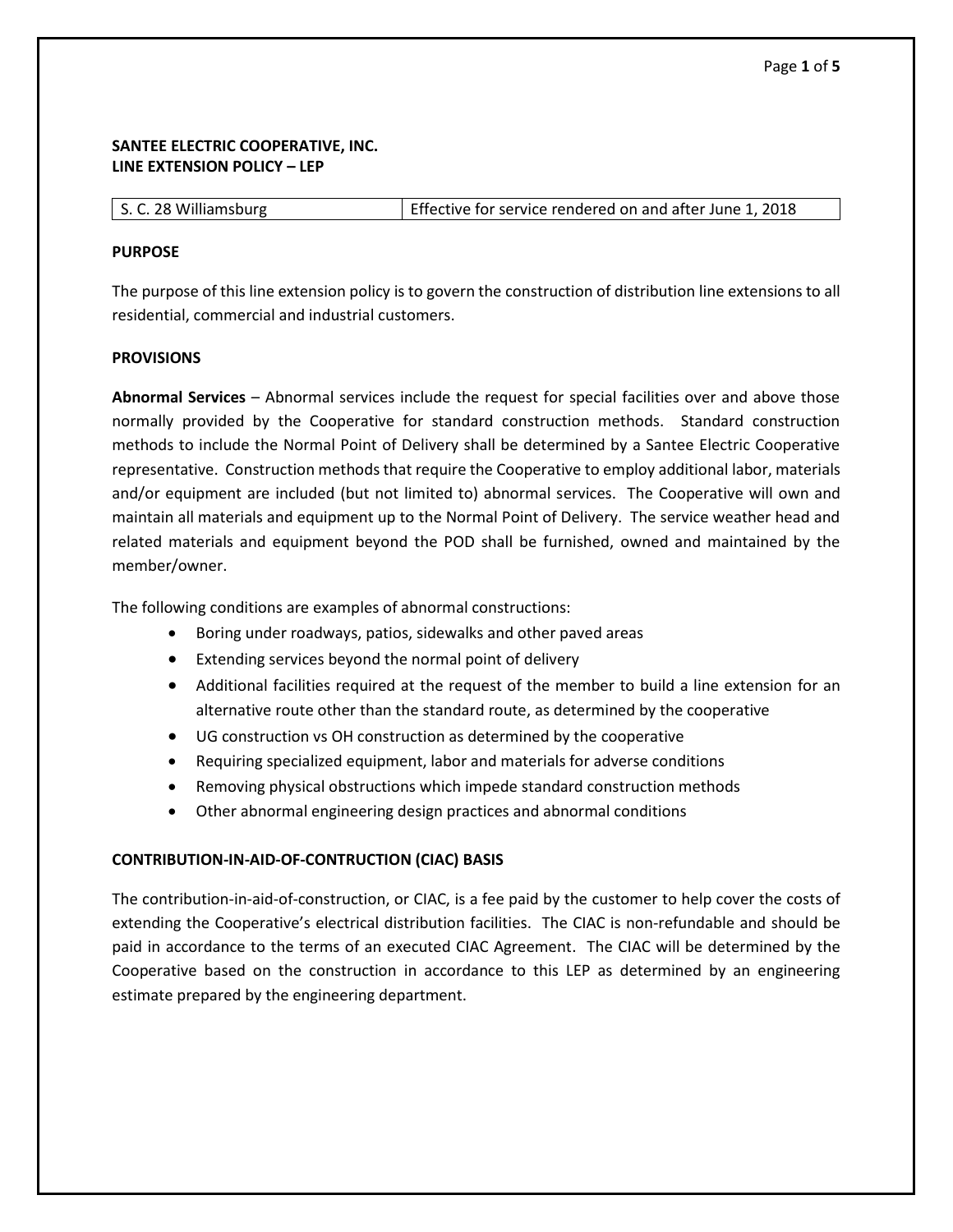# **CONTRIBUTION-IN-AID-OF-CONTRUCTION (CIAC) FEES**

- **Construction and Design** collect CIAC from customer for cost difference between the standard and abnormal construction methods
- **Abnormal POD (UG Service)** collect \$6 per foot for additional underground service lateral beyond the normal POD as determined by a Santee Electric Cooperative representative
- **Abnormal POD (OH Service)**  collect \$1.50 per foot for additional overhead service length plus \$300 for each additional secondary service pole beyond the normal POD as determined by a Santee Electric Cooperative representative
- *(Additional costs may be incurred if Primary Extension is required)*

# **METER BASE LOCATIONS**

A Santee Electric Cooperative representative shall spot all meter base locations. Unless otherwise designated by the Cooperative, the normal POD shall be at the outside wall of the end of the structure closest to the Cooperative's facilities and the customer's premises.

## **LINE EXTENSION SERVICES**

Construction cost will be determined by an engineering estimate utilizing the Cooperative's engineering standards and guidelines up to the normal point of delivery. This engineering estimate will determine those cost allocated to the line extension request compared to a credit as outlined below. If a CIAC is required based on the engineering estimate, a CIAC Agreement will be required, which will outline the terms of payment(s).

Residential Dwellings (Single Phase) - Up to a \$4000 Credit

General Service (Small Single Phase) - Up to a \$1000 Credit

General Service (Large Single Phase) - Up to a \$4000 Credit

Three Phase Service – The credit will be up to the estimation of 24 months of revenue as determined by the engineering department

## **OVERHEAD SERVICE (Construction or Temporary)**

- **Construction (OH)**  no charge to customer for a single-phase overhead service lateral for the purpose of constructing a building or other service establishment. Collect installed costs plus removal cost minus salvage value of the facilities installed in excess of one point of delivery per permanently-installed transformer location. Primary line extensions will have to be evaluated.
- **Temporary (OH) –** collect the greater of \$50 from customer for single phase overhead service lateral or total cost less the salvage value to install and remove facilities needed for less than a 12-month period.
- **(See Provisions on page 1 referencing additional charges for Abnormal Services)**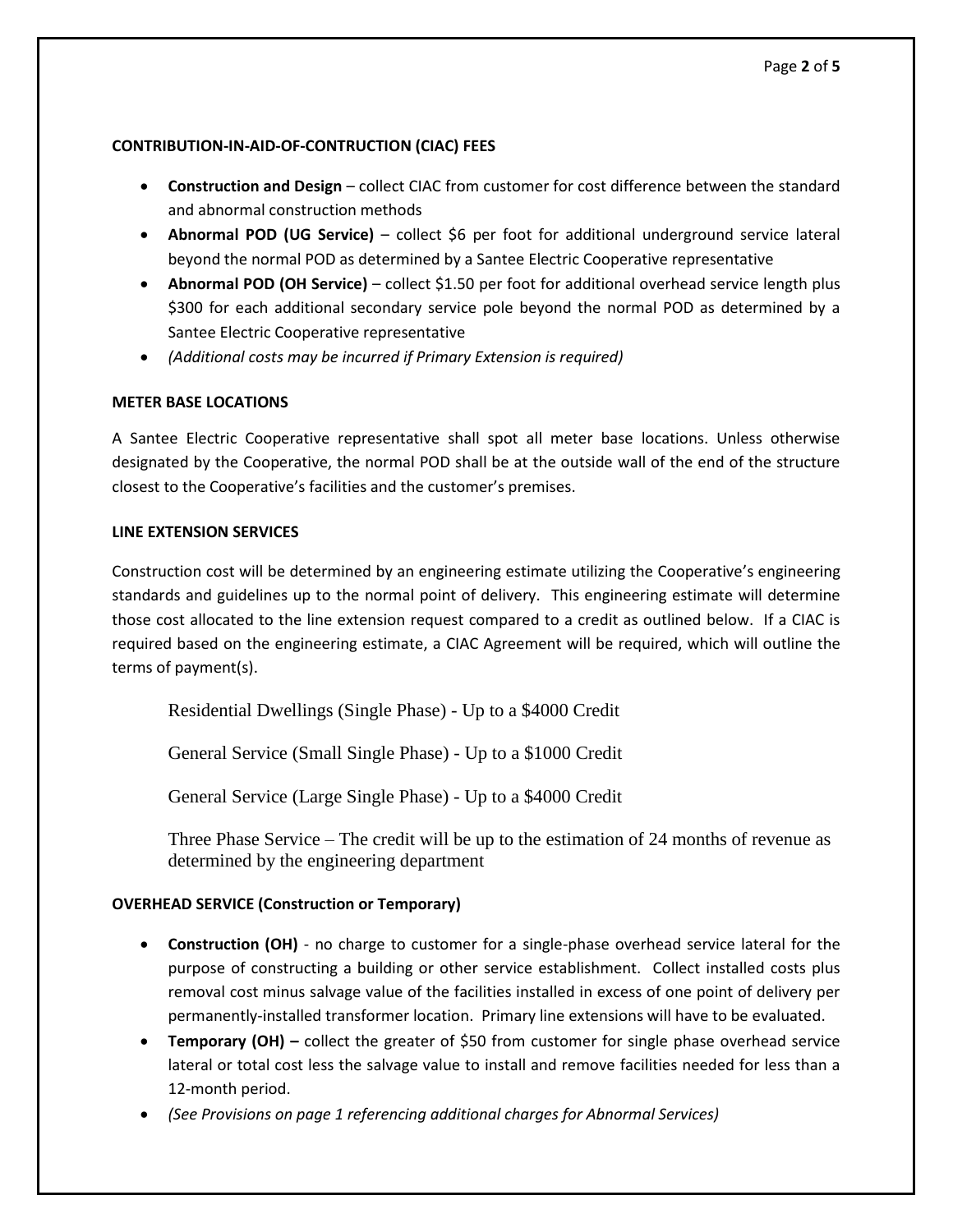#### **UNDERGROUND SERVICE (Construction or Temporary)**

- **Construction (UG)**  no charge to customer for a single-phase underground service lateral up to five feet for the purpose of constructing a building or other service establishment. Collect installed cost plus removal cost minus salvage value of the facilities installed for all other types of construction services per permanently-installed transformer or pedestal location. Primary line extensions will have to be evaluated.
- **Temporary (UG) collect the greater of \$50 from customer for up to five feet of UG single-phase** secondary service from existing UG facilities or total cost less the salvage value to install and remove all other type distribution service facilities
- *(See Provisions on page 1 referencing additional charges for Abnormal Services)*

#### **LINE CONVERSIONS**

Line conversions include the conversion of existing overhead distribution facilities to underground distribution facilities. Customer will normally pay the amount by which the construction cost exceeds 24 months estimated additional revenue as prepared by an engineering estimate.

#### **LINE RELOCATIONS**

Line relocations include the relocation of existing distribution facilities for the customer's convenience. Customer will normally pay the amount by which the construction cost exceeds 24 months estimated additional revenue. Santee Electric Cooperative will abide by local county codes and the National Electric Safety Code at all times. The Cooperative may elect to relocate existing overhead and/or underground facilities to comply with local or national codes, which may be at the customer's expense if they contribute to creating the violation.

#### **UNDERGROUND RESIDENTIAL DEVELOPMENTS**

Underground Residential Developments (URD) include planned overhead/underground distribution facilities to provide a basic distribution system to serve individual lots normally in excess of 15 lots. The developer and/or owner requesting the distribution facilities shall pay \$10 per foot of single phase primary required. If three phase is required, there may be an additional cost required as determined by the engineering department. A formal URD Agreement is required and the developer will follow the General Specifications for Underground Services supplied by the Cooperative.

## **UNDERGROUND COMMERCIAL AND INDUSTRIAL DEVELOPMENTS**

Underground Commercial and Industrial Developments (UCID) include planned distribution facilities to provide three-phase underground service to permanent large commercial and industrial establishments typically greater than 501 kVA. The Cooperative, for all applications, must conduct an economic feasibility study. If economically feasible, distribution facilities will be installed based on established rates and the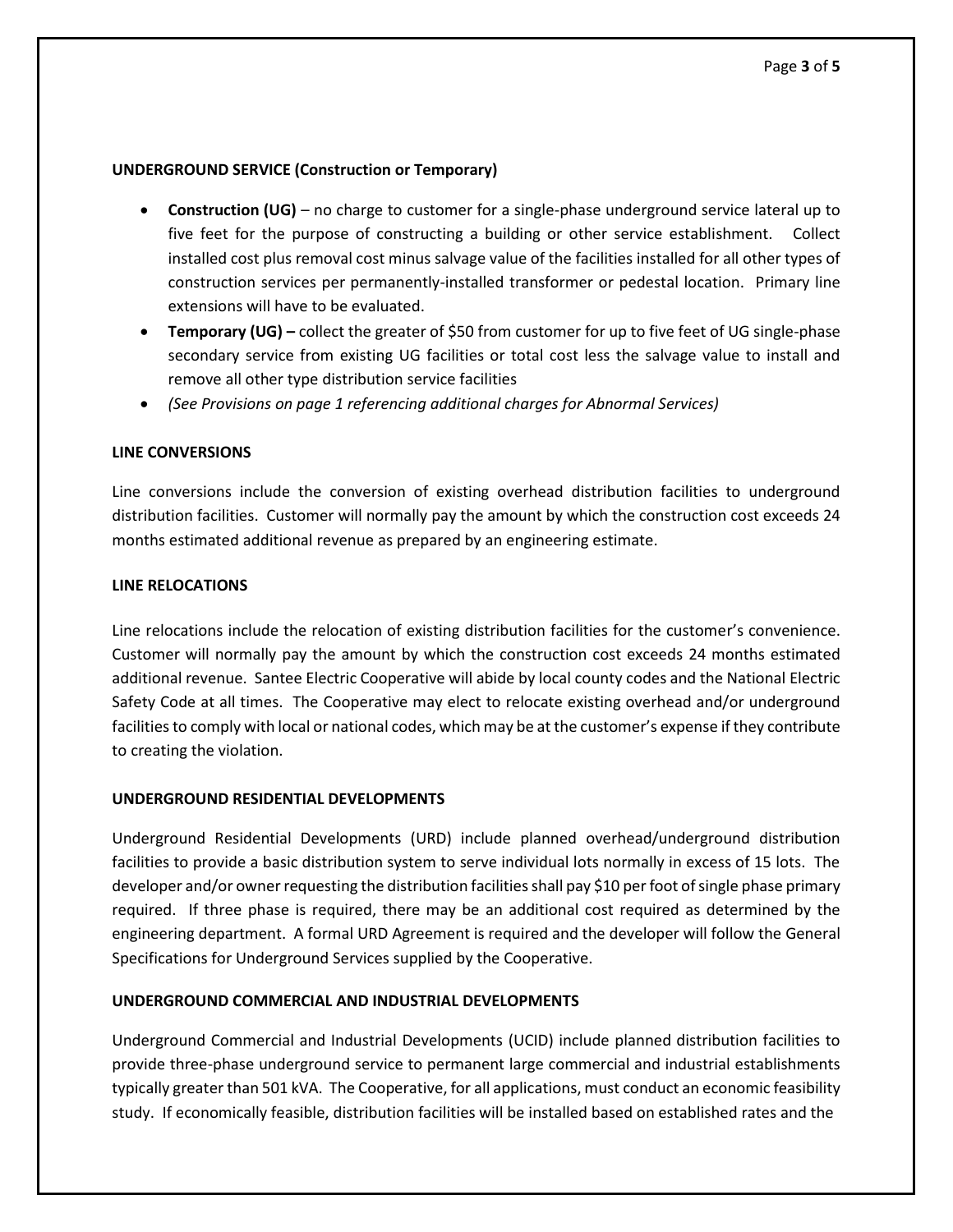Cooperative's Service Rules and Regulations. The developer and/or owner requesting the distribution facilities will normally pay any amount by which the construction cost is greater than 24 months the estimated revenue for the entire UCID, plus any estimated abnormal construction costs as determined by a Santee Electric Cooperative representative. A formal Service Agreement is required.

### **STANDARD SUPPLY VOLTAGES**

Standard Supply Voltages include the installation and maintenance of defined voltage classes based on one system of alternating current at 60-cycles per second (HZ). Voltages provided are nominal and in accordance with the cooperative's service rules and regulations, as well as, the latest ANSI Standards (currently ANSI C84.1-2011). The customer shall consult the Cooperative before purchasing equipment or wiring for service to insure voltage compatibility.

#### **STANDARD SECONDARY AND PRIMARY VOLTAGES**

The standard secondary voltages provided are nominal:

- $\bullet$  120<sup>1</sup> not recommended for load in excess of 20 amperes
- 120/240<sup>1</sup> not recommended for metered demand in excess of 100 kW<sup>2</sup>
- 240/120 not recommended for metered demand in excess of 300 kW<sup>2</sup>
- 208Y/120 not recommended for metered demand in excess 500 kW<sup>2</sup>
- 480Y/277 recommended for load over 74 KVA

The standard primary voltages provided are nominal:

- Single phase, 2-wire, 7,200 volts or 14,400 (subject to availability)
- Three phase, 4-wire, 12,470/7,200 volts or 24,940/14,400 (subject to availability)

*<sup>1</sup>Single phase voltage – all other voltages three phase*

*<sup>2</sup>Additional facilities charge may be applied for load exceeding recommended level*

## **STREET LIGHTING SERVICE**

Street Lighting Service includes the construction and upgrade of public lighting to dedicated public streets, highways, public parks, recreation facilities, and public parking lots. The Cooperative will extend and maintain overhead and underground lighting facilities to serve leased lighting fixtures mounted on Cooperative-owned poles based on standard construction methods and in accordance to the current Cooperative rate schedules.

## **AREA LIGHTING SERVICE**

Area Lighting Service includes the construction and upgrade of outdoor lighting by means of LED, and other approved lighting units to any member/owner served by the Cooperative. The Cooperative will extend and maintain overhead and underground lighting facilities to serve leased lighting fixtures mounted on Cooperative-owned poles, based on standard construction methods and in accordance to the current cooperative rate schedules.